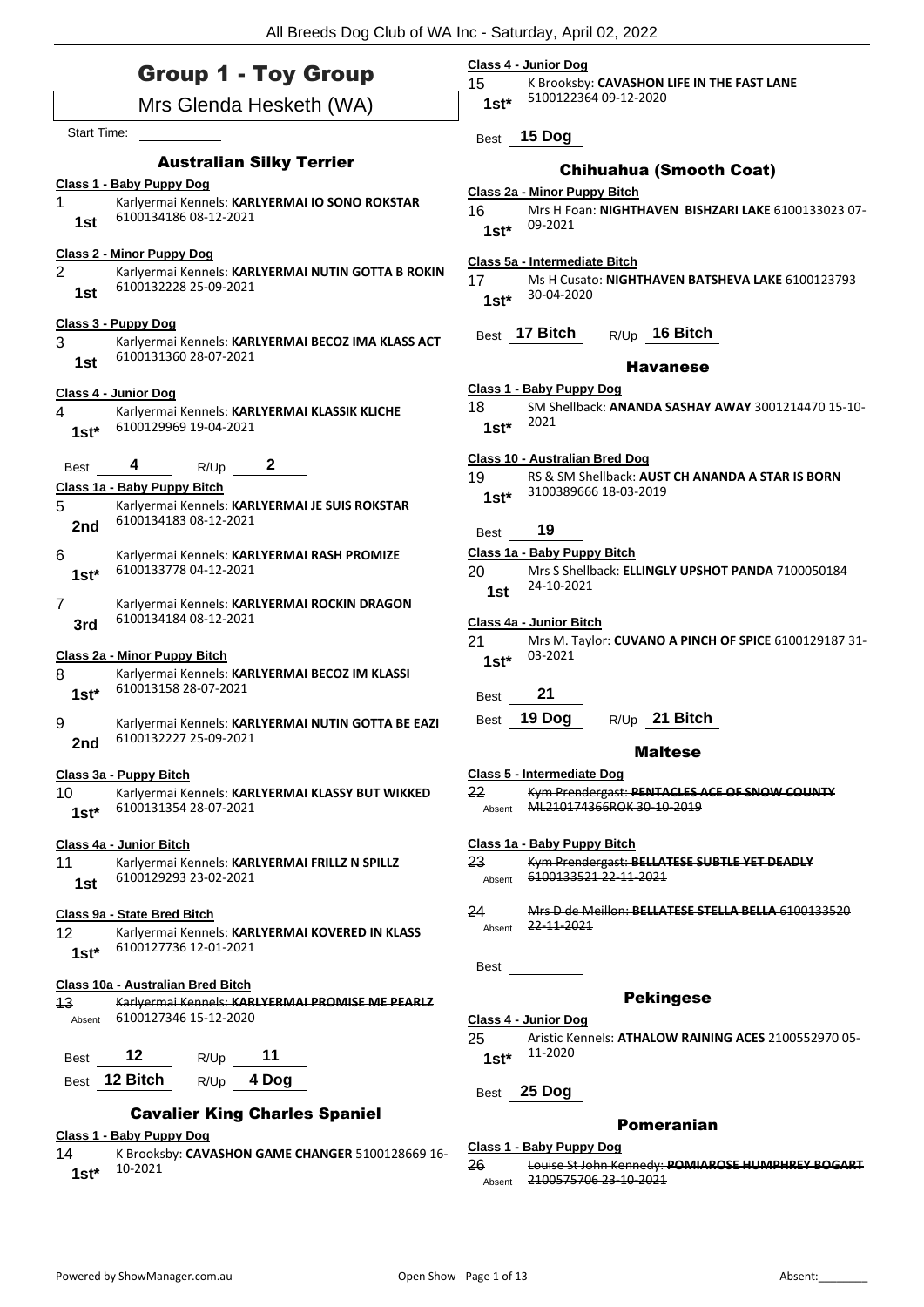## **Class 1a - Baby Puppy Bitch**

## 27 Oltenia Kennels: **OLTENIA HYLEE MISS CONTROVERSY**

Absent 6100133853 17 12 2021

Pug

## **Class 9 - State Bred Dog** 28 Miss A E Godsell: **BLACKTYE STRIKE FIRST** 6100127097 20- 12-2020 **1st\*** Best **28 Class 4a - Junior Bitch** 29 Miss A e Godsell: **BLACKTYE ANGEL OF MINE** 6100127099 Withdrawn 20-12-2020 **Class 5a - Intermediate Bitch** 30 Miss A E Godsell: **AUST CH KABOVA HOUSE OF GOLD** 2100528307 01-10-2019 **1st\*** Best **30** R/Up Best **30 Bitch** R/Up **28 Dog** Russian Toy (Russkiy Toy) (Smooth Haired) **Class 4 - Junior Dog** 31 MS D SIMPSON: **NIGHTWOOD THE WHISTLE BLOWER**

- Absent 6100127859 11-01-2021
- Best

## Yorkshire Terrier

## **Class 10 - Australian Bred Dog**

32 Jodie Delaney: **CH.BOZLIWIA LIGHTSOME FIRE AT YETHOLME** 3100362661 25-07-2017 **1st\***

Best **32 Dog**

## Group 1 - Specials

| Best            | 19 | <b>Havanese</b>                                                                    |
|-----------------|----|------------------------------------------------------------------------------------|
| Pts: 0          |    | RS & SM Shellback: Aust Ch Ananda A Star Is Born                                   |
| R/Up            | 30 | Pug                                                                                |
| Pts: 0          |    | Miss A E Godsell: Aust Ch Kabova house of gold                                     |
| <b>Baby</b>     | 6  | <b>Australian Silky Terrier</b><br>Karlyermai Kennels: Karlyermai Rash Promize     |
| Minor           | 8  | <b>Australian Silky Terrier</b><br>Karlyermai Kennels: Karlyermai Becoz Im Klassi  |
| Puppy           | 10 | <b>Australian Silky Terrier</b>                                                    |
|                 |    | Karlyermai Kennels: Karlyermai Klassy But Wikked                                   |
| <b>Junior</b>   | 25 | <b>Pekingese</b>                                                                   |
|                 |    | Aristic Kennels: Athalow Raining Aces                                              |
| Inter           | 30 | Pug                                                                                |
|                 |    | Miss A E Godsell: Aust Ch Kabova house of gold                                     |
| <b>State Br</b> | 12 | <b>Australian Silky Terrier</b><br>Karlyermai Kennels: Karlyermai Kovered In Klass |
| Aus Br          | 19 | Havanese                                                                           |
|                 |    | RS & SM Shellback: Aust Ch Ananda A Star Is Born                                   |
| Finish          |    | Absent                                                                             |

## Group 2 - Terrier Group

## Mrs Olga Meyer (WA)

Start Time:

## American Staffordshire Terrier

### **Class 4 - Junior Dog**

33 Mr SV & Mrs M Green: **IROQ SOMETHING TO TALK ABOUT** 6100125715 29-10-2020 **1st\***

Best **33**

## **Class 9a - State Bred Bitch**

34 Mr SV & Mrs M Green: **IROQ MAGIC HAPPENS** 6100125332 10-10-2020 **1st\***

Best **34**

Best **33 Dog** R/Up **34 Bitch**

## Bull Terrier

**Class 1a - Baby Puppy Bitch**

- 35 Natasha Eremin: **BULLARMINE LIL BANDITA** 6100132496 Absent 09-10-2021
- 36 Pamela Craige: **HONHAZSTA WHITE NILE GOLD** 6100133699 07-12-2021 **1st\***

## Cairn Terrier

#### **Class 11 - Open Dog**

37 Mrs D & Mr N Robinson & Mrs C Scotton: **CH JOYMONT**  Absent **THE DARK KNIGHT** 3100385737 29-12-2018

Best

## Fox Terrier (Smooth)

## **Class 4 - Junior Dog**

- 38 S. Friday: **MIROLINDA BIG FREEZE (AI)** 6100130711 06-06- <sup>2021</sup> **1st\***
- Best **38**
- **Class 3a - Puppy Bitch**
- 39 Mrs. S. Friday: **MIROLINDA DEEP FREEZE (AI)** 6100130710 06-06-2021 **1st\***
- Best **39**

Best **39 Bitch** R/Up **38 Dog**

## Jack Russell Terrier

## **Class 3 - Puppy Dog**

40 Ms V E White: **BATTLESTAR HEART OF FIRE** 6100130369 14-05-2021 **1st\***

Best **40**

**Class 5a - Intermediate Bitch**

41 Miss J K Broad: **JACKNTHEBOX LIBERTY ROSE** 2100544205 07-07-2020 **1st\***

Best **41** Best **41 Bitch** R/Up **40 Dog**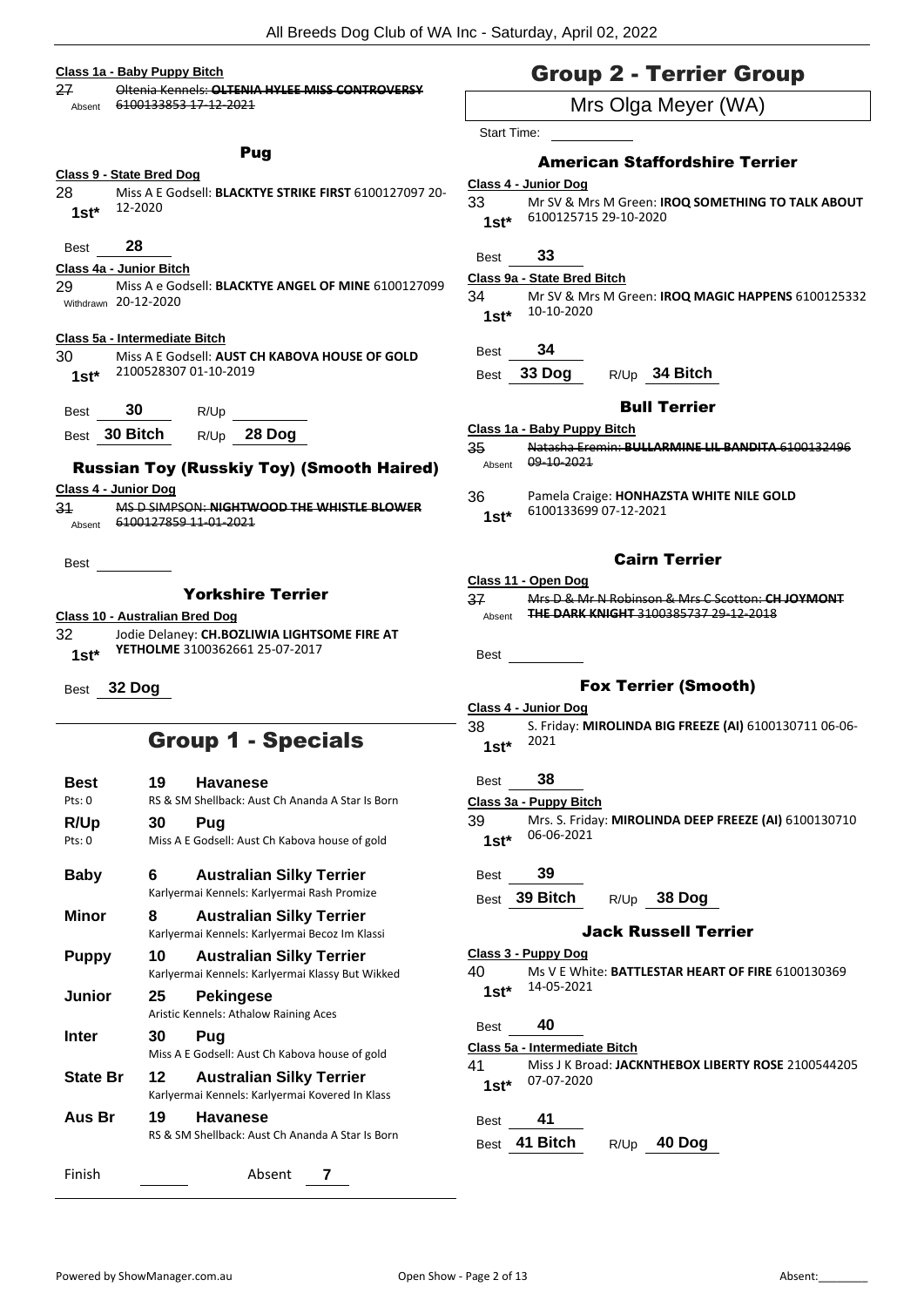|                 | <b>Lakeland Terrier</b>                                                         | <b>Group 3 - Gundog Group</b>                                  |                                                                            |
|-----------------|---------------------------------------------------------------------------------|----------------------------------------------------------------|----------------------------------------------------------------------------|
| 42              | Class 5a - Intermediate Bitch<br>Miss Rachel Wright: CH KINETA RECIPE FOR DRAMA |                                                                | Mrs Lynn Spargo (WA)                                                       |
| Absent          | 6100122074 10-02-2020                                                           | <b>Start Time:</b>                                             |                                                                            |
| <b>Best</b>     |                                                                                 |                                                                | <b>Bracco Italiano</b>                                                     |
|                 |                                                                                 |                                                                | Class 1a - Baby Puppy Bitch                                                |
|                 | <b>Scottish Terrier</b>                                                         | 47                                                             | S Shields & T Fountaine: ARNKAY DESTINO DEI CINQUE                         |
|                 | Class 2a - Minor Puppy Bitch                                                    | $1st*$                                                         | 4100363434 21-11-2021                                                      |
| 43              | M Appleyard: CALANCLAN LADY ROTHESAY 5100127930<br>21-09-2021                   |                                                                |                                                                            |
| $1st*$          |                                                                                 |                                                                | <b>Cocker Spaniel</b>                                                      |
| Best            | 43 Bitch                                                                        |                                                                | Class 1 - Baby Puppy Dog                                                   |
|                 |                                                                                 | 48                                                             | Mrs M Riley & Mr H Dunstan: WAWAGSTAR AUGUSTUS                             |
|                 | <b>Staffordshire Bull Terrier</b>                                               | 1st                                                            | CAESARS SON 6100133338 24-11-2021                                          |
|                 | Class 2 - Minor Puppy Dog                                                       | 49                                                             | Mrs M Riley & Mr H Dunstan: WAWAGSTAR TIBERIUS                             |
| 44              | Sandy Graham: AVONCREST NONCONFORMIST                                           | 2nd                                                            | CAESARS SON 6100133339 24-11-2021                                          |
| $1st*$          | 6100130826 14-07-2021                                                           |                                                                |                                                                            |
|                 |                                                                                 |                                                                | <u>Class 11 - Open Dog</u>                                                 |
| 45              | Class 10 - Australian Bred Dog<br>F Farrugia: CH FARRUGSTAFF TEARDROP OVA CLOWN | 50                                                             | Mrs J Maunder: CH WATERVAAL JUST IN TIME 4100313006                        |
| Absent          | 6100090165 21 10 2014                                                           | Absent                                                         | 28-09-2018                                                                 |
|                 |                                                                                 | 51                                                             | Mrs M Riley & Mr H Dunstan: CH IRISHCLAN EMPIRES SUN                       |
| Best            | 44<br>R/Up                                                                      | $1st*$                                                         | 2100504634 20-07-2018                                                      |
|                 | Class 2a - Minor Puppy Bitch                                                    |                                                                |                                                                            |
| 46              | Mrs J Cook & Ms A Gray: STAFFEGAN SHE BEE STINGIN                               | Best                                                           | 51<br>R/Up                                                                 |
| $1st*$          | 6100131822 01-09-2021                                                           |                                                                | Class 1a - Baby Puppy Bitch                                                |
|                 |                                                                                 | 52                                                             | M. Riley & H. Dunstan: WAWAGSTAR AMETHEST GRACE                            |
| Best            | 46                                                                              | Absent                                                         | 6100133342 24-11-2021                                                      |
| Best            | 44 Dog<br>R/Up 46 Bitch                                                         | 53                                                             | Mrs M Riley & Mr H Dunstan: WAWAGSTAR DIAMOND                              |
|                 |                                                                                 | $1st*$                                                         | GRACE 6100133343 24-11-2021                                                |
|                 | <b>Group 2 - Specials</b>                                                       |                                                                |                                                                            |
|                 |                                                                                 | 54                                                             | Mrs M Riley & Mr H Dunstan: WAWAGSTAR TOPAZ GRACE<br>6100133340 24-11-2021 |
| Best            | 39<br><b>Fox Terrier (Smooth)</b>                                               | 2nd                                                            |                                                                            |
| Pts: 0          | Mrs. S. Friday: Mirolinda Deep Freeze (AI)                                      |                                                                | Class 3a - Puppy Bitch                                                     |
| R/Up            | 43<br><b>Scottish Terrier</b>                                                   | 55                                                             | M & C Trinder: APELDOORN UNCONDITIONAL LOVE                                |
| Pts: U          | M Appleyard: Calanclan Lady Rothesay                                            | Absent                                                         | 2100563228 24 04 2021                                                      |
|                 |                                                                                 |                                                                |                                                                            |
| <b>Baby</b>     | <b>Bull Terrier</b><br>36                                                       |                                                                | Class 5a - Intermediate Bitch                                              |
|                 | Pamela Craige: Honhazsta White Nile Gold                                        | 56<br>Absent                                                   | Mrs Jody Maunder: CH SANDTOYS SWEET INDULGENCE<br>2100526748 28 08 2019    |
| Minor           | 43<br><b>Scottish Terrier</b>                                                   |                                                                |                                                                            |
|                 | M Appleyard: Calanclan Lady Rothesay                                            | 57                                                             | Mrs M Riley & Mr H Dunstan: IRISHCLAN AMAZING GRACE                        |
| <b>Puppy</b>    | 39<br><b>Fox Terrier (Smooth)</b><br>Mrs. S. Friday: Mirolinda Deep Freeze (AI) | $1st*$                                                         | 2100520168 18-05-2019                                                      |
| Junior          | 38<br><b>Fox Terrier (Smooth)</b>                                               |                                                                | Class 9a - State Bred Bitch                                                |
|                 | S. Friday: Mirolinda Big Freeze (AI)                                            | 58                                                             | Mrs J. Ross: CH. KIRKMOOR BY CANDLELIGHT 6100118066                        |
| <b>Inter</b>    | 41<br><b>Jack Russell Terrier</b>                                               | $1st*$                                                         | 10-06-2019                                                                 |
|                 | Miss J K Broad: Jacknthebox Liberty Rose                                        |                                                                | Class 10a - Australian Bred Bitch                                          |
| <b>State Br</b> | <b>American Staffordshire Terrier</b><br>34                                     | 59<br>Mrs JL and Miss SL Sewell: AUST. CH. BIFIELD KEEPSAKE AT |                                                                            |
|                 | Mr SV & Mrs M Green: Iroq Magic Happens                                         | $1st*$                                                         | REGENCYBLUE (AI) 4100304901 13-03-2018                                     |
| Aus Br          |                                                                                 |                                                                |                                                                            |
|                 |                                                                                 | Best                                                           | 59<br>57<br>R/Up                                                           |
|                 |                                                                                 |                                                                | Best 59 Bitch<br>51 Dog<br>R/Up                                            |
| Open            |                                                                                 |                                                                |                                                                            |

## Best **59** R/Up **57**

## Cocker Spaniel (American)

**Class 11 - Open Dog**

60 Mrs D Wilkes & Mrs P Clarke: **STARYANKS THE PERFECT STORM** 6100120999 21-12-2019 **1st\***

Best **60 Dog**

Finish Absent **4**

## - Gundog Group

## acco Italiano

## **Class 1a - Baby Puppy Bitch**

- ntaine: **ARNKAY DESTINO DEI CINQUE**
- 4100363434 21-11-2021 **1st\***

## **Cker Spaniel**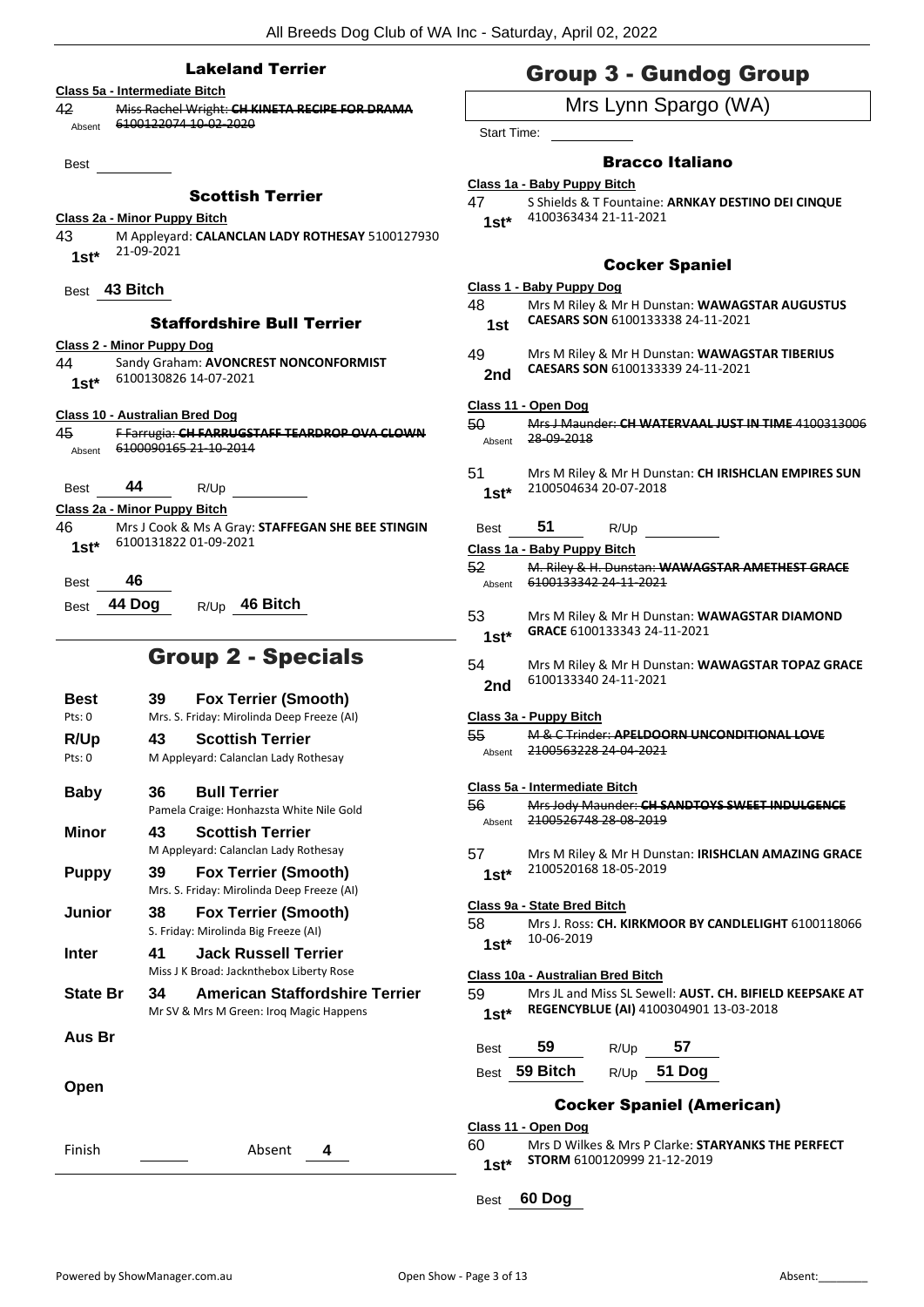## English Springer Spaniel

### **Class 4 - Junior Dog**

61 Mrs L & Mr W Loftus: **MAKETAWA IM YOUR MAN** 3100427728 13-01-2021 **1st\***

## **Class 10 - Australian Bred Dog**

62 C Curtis & D Nicholson: **WYTCHER ANGEL EYES** 6100119988 01-11-2019 **1st\***

## Best **61** R/Up **62**

#### **Class 3a - Puppy Bitch**

- 63 C Curtis & D Nicholson: **WYTCHER B DAZZLED** 6100130261 10-06-2021 **1st\***
- 64 MRS G WILSON: **BRIABRAE MOON OVER ALDERAAN** 6100129583 09-04-2021 **2nd**

#### **Class 9a - State Bred Bitch**

65 Mrs L & Mr W Loftus: **AUST CH OLBAH DUCHESS OF THE DUNES** 6100121704 08-03-2020 **1st\***

| Best | 65       | R/Up               | 63                   |
|------|----------|--------------------|----------------------|
| - -  | CE Ditah | $\sim$ $\mu$ $\mu$ | $64$ D <sub>22</sub> |

Best **65 Bitch** R/Up **61 Dog**

## Flat Coated Retriever

- **Class 5a - Intermediate Bitch**
- 66 Christine Murray: **CH STARFLATZ CRIMSON AND CLOVER**  Absent **(AI)** 6100124158 12-07-2020

Best

## German Shorthaired Pointer

## **Class 2 - Minor Puppy Dog**

67 DR G & MRS S KOUTSANTONIS: **DURERS ORPHEUS** 6100131433 18-08-2021 **1st\***

#### **Class 5 - Intermediate Dog**

68 Ms M Matthews: **GUNCREEK FANDRAL THE DASHING** Absent 6100121379 20-02-2020

#### **Class 9 - State Bred Dog**

- 69 Dr L Brain & Miss A Keulen-Brain: **CH MAKAPOYNT CLEGANE** 6100116777 22-04-2019 **1st\***
- Best **69** R/Up **67**
- **Class 1a - Baby Puppy Bitch**
- 70 Ms M Matthews: **GUNCREEK WHEN THE LEVEE BREAKS** 6100133263 23-11-2021 **1st\***

### **Class 3a - Puppy Bitch**

- 71 DR G & MRS S KOUTSANTONIS: **DURERS ANGELS PLAYING** Withdrawn 6100131434 18-08-2021
- Best

Best **69 Dog** R/Up **67 Dog**

#### Golden Retriever

#### **Class 1 - Baby Puppy Dog**

72 Mrs J Webber: **ZHALYCE YA FILTHY ANIMAL** 6100133984 29-12-2021 **1st**

## **Class 5 - Intermediate Dog**

73 MRS J WEBBER: **WYSIWYG IF U GOT IT HAUNT IT** 4100328408 16-10-2019 **2nd**

74 Mrs M Casas: **ANEIRABY ALMIGHTY SHIELD** 6100119788 08-08-2019 **1st**

### **Class 9 - State Bred Dog**

- 75 Dr Carla O'Donnell: **ANEIRABY LAUGH IT UP FUZZBALL** 6100124683 18-08-2020 **1st\***
- 76 Val Browne: **WATERLY STANDING OVATION** 6100091372 Absent 19-01-2015

#### **Class 10 - Australian Bred Dog**

77 FERNANDA E. HERRMANN: **CH. CONARHU MEANT TO BE BWANA** 6100099417 11-06-2016 **1st\***

#### **Class 11 - Open Dog**

78 Nuala Leyton: **ZENEVIEVA ICE KRACKER FOR NUGOLD (IMP IRL)** A67066 23-06-2019 **2nd**

- 79 Peter F Andrew: **AUSTRALIAN CHAMPION BLUEBREEZE BEHIND THE LEGEND** 2100501297 11-07-2018 **1st\***
- Best **79** R/Up **75**
- **Class 1a - Baby Puppy Bitch**
- 80 J Marchant: **CHALEUR ENTERTAIN ME (AI)** 5100129080 05- 1st\*  $11-2021$
- 81 Peter F Andrew: **BLUEBREEZE CARPE DIEM** 2100576494 08- 12-2021 **2nd**

### **Class 2a - Minor Puppy Bitch**

82 Holly Brighton: **BRIGHTSHAW STAR ATTRACTION (AI)** 6100132250 28-09-2021 **1st\***

#### **Class 3a - Puppy Bitch**

83 Natasha Bell: **BLAZEDNGOLD SPIRITUS PAPAVER** 7100049283 08-06-2021 **1st\***

#### **Class 4a - Junior Bitch**

84 Ann Jones: **MANJANO SERENGETI PRINCESS** 6100127986 30-01-2021 **1st\***

#### **Class 5a - Intermediate Bitch**

85 Dr Carla O'Donnell: **ANEIRABY EE CHEE WA MAA** 6100124682 18-08-2020 **1st\***

#### **Class 9a - State Bred Bitch**

86 Nuala Leyton: **NUGOLD IT'S ALL ABOUT FLORENCE (AI)** 6100116033 12-03-2019 **1st**

### **Class 10a - Australian Bred Bitch**

- 87 MRS J WEBBER: **CH WYSIWYG THRU TGOLDN**
- **LOOKNGLASS** 4100298487 09-11-2017 **1st**

| <b>Best</b> | 85          | R/Up | -84             |
|-------------|-------------|------|-----------------|
|             | Best 79 Dog |      | $R/Up$ 85 Bitch |

#### Hungarian Vizsla

- **Class 4a - Junior Bitch**
- 88 S Shields & T Fountaine: **CH. ASUARE DANCING INTHEMOONLIGHT** 4100344544 26-10-2020 **1st\***

Best **88 Bitch**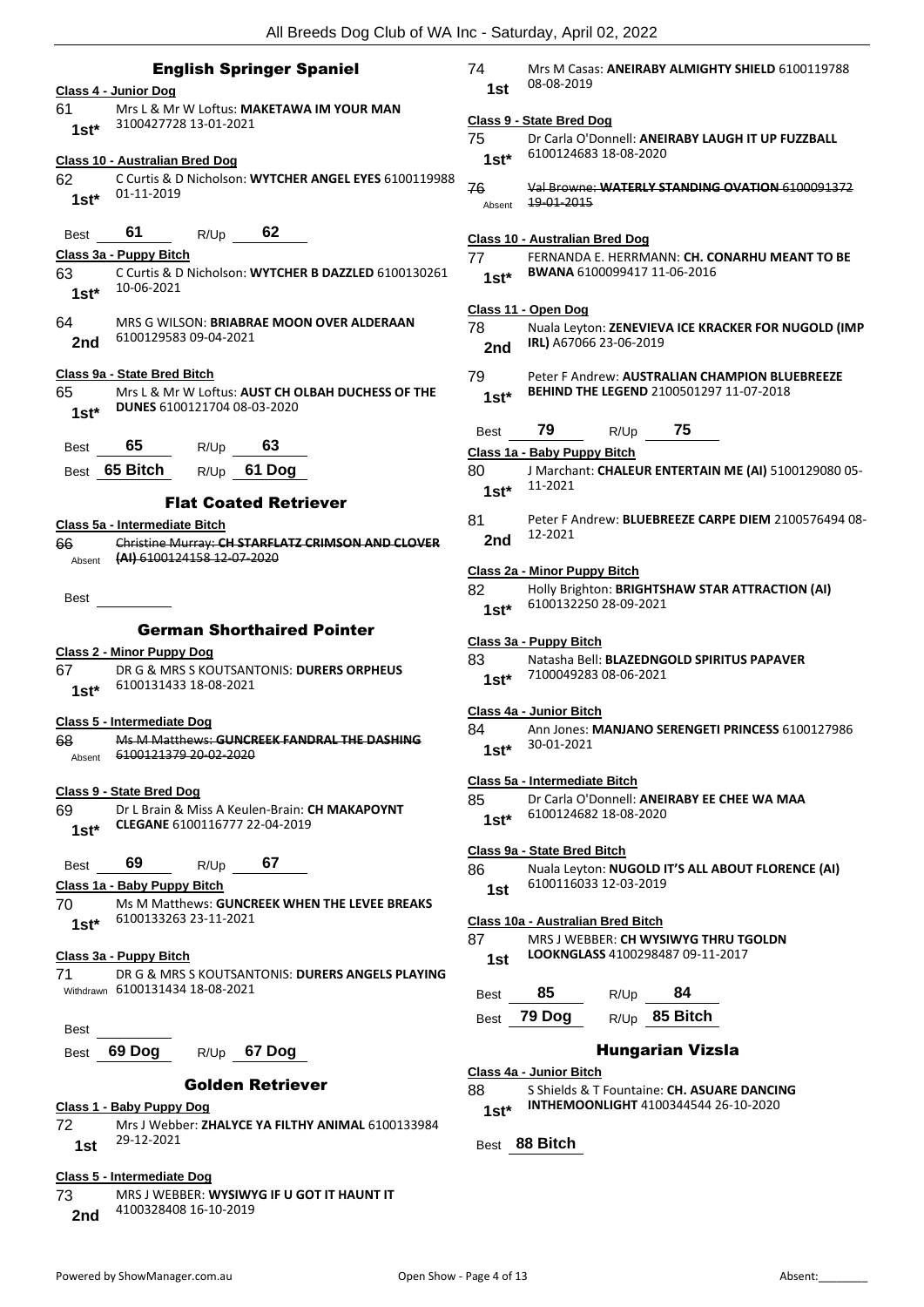## Labrador Retriever

**Class 1a - Baby Puppy Bitch** 89 Mrs L & Miss C Foster: **BLACKBOY CARAMEL CRUMBLE** 6100133624 16-12-2021 **1st\* Class 3a - Puppy Bitch** 90 Mrs L & Miss C Foster: **CARANTHAR STORM THE CASTLE** 6100129561 14-05-2021 **1st\* Class 4a - Junior Bitch** 91 Mrs L Fowler: **BLACKBOY DIAMONDS AINT BLUE (AI)** 6100126744 06-12-2020 **1st\*** Best **91 Bitch** R/Up **90 Bitch** Pointer **Class 1 - Baby Puppy Dog** 92 Mrs Amanda Forrest: **PIVOTAL SECOND TO NONE** Absent 2100577764 04-11-2021 **Class 5 - Intermediate Dog** 93 O & M Dos Santos: **CH. ADMIRANA DARKSIDE TH MOON** 2100548955 12-09-2020 **1st\*** Best **93 Class 3a - Puppy Bitch** 94 O & M Dos Santos & J & R Mirto: **HIPOINT TWIST OF FATE (AI)** 6100058517 11-04-2021 **1st\***

## **Class 4a - Junior Bitch**

95 Dr L Brain & Miss A Keulen-Brain: **TYPHOONE MAKING A POINT** 4100350311 14-01-2021 **1st\***

| Best | 94     | R/Up | 95            |
|------|--------|------|---------------|
| Best | 93 Dog |      | R/Up 94 Bitch |

#### Weimaraner

**Class 3 - Puppy Dog**

96 Teresa and Ian Warman: **GHOSTWIND LUCIFER TH STAR DANCER** 7100049387 29-05-2021 **1st\***

Best **96 Dog**

## Group 3 - Specials

| Best<br>$P$ ts: $\Omega$ | 65                 | <b>English Springer Spaniel</b><br>Mrs L & Mr W Loftus: Aust Ch Olbah Duchess of the Dunes            |
|--------------------------|--------------------|-------------------------------------------------------------------------------------------------------|
| R/Up<br>Pts: 0           | 60<br><b>STORM</b> | <b>Cocker Spaniel (American)</b><br>Mrs D Wilkes & Mrs P Clarke: STARYANKS THE PERFECT                |
| Baby                     | 80.                | Golden Retriever<br>J Marchant: Chaleur Entertain Me (AI)                                             |
| Minor                    | 67                 | <b>German Shorthaired Pointer</b><br>DR G & MRS S KOUTSANTONIS: DURERS ORPHEUS                        |
| <b>Puppy</b>             | 94<br>(AI)         | <b>Pointer</b><br>O & M Dos Santos & J & R Mirto: HIPOINT TWIST OF FATE                               |
| Junior                   | 84                 | Golden Retriever<br>Ann Jones: Manjano Serengeti Princess                                             |
| Inter                    | 85                 | Golden Retriever<br>Dr Carla O'Donnell: Aneiraby Ee Chee Wa Maa                                       |
| <b>State Br</b>          | 65                 | <b>English Springer Spaniel</b><br>Mrs L & Mr W Loftus: Aust Ch Olbah Duchess of the Dunes            |
| Aus Br                   | 59                 | <b>Cocker Spaniel</b><br>Mrs JL and Miss SL Sewell: Aust. Ch. Bifield Keepsake At<br>Regencyblue (AI) |
| Open                     | 60<br><b>STORM</b> | <b>Cocker Spaniel (American)</b><br>Mrs D Wilkes & Mrs P Clarke: STARYANKS THE PERFECT                |
| Finish                   |                    | Absent<br>8                                                                                           |

## Group 4 - Hound Group

## Miss Natasha Ryan (WA)

Start Time:

## Afghan Hound

## **Class 3a - Puppy Bitch**

97 Ra& Lm Fenwick: **TAHKIRA SASSITUDE AI** 5100127633 02- 09-2021 **1st\***

Best **97 Bitch**

## Beagle

## **Class 3 - Puppy Dog**

98 Sligrachan Kennels: **SLIGRACHAN MINIS BEN LOMOND** 6100132470 20-09-2021 **1st\***

## **Class 4 - Junior Dog**

99 Mr A J & N Crocker: **TONICBAY BLACK DIAMOND** 6100129456 04-05-2021 **1st**

## **Class 9 - State Bred Dog**

100 Sligrachan Kennels: **SLIGRACHAN NORTHERN LIGHTS** 6100131725 18-08-2021 **1st\***

## Best **98** R/Up **100**

## **Class 2a - Minor Puppy Bitch**

101 Mr A J & N Crocker: **TONICBAY LITTLE DRAGON** 6100132015 23-09-2021 **2nd**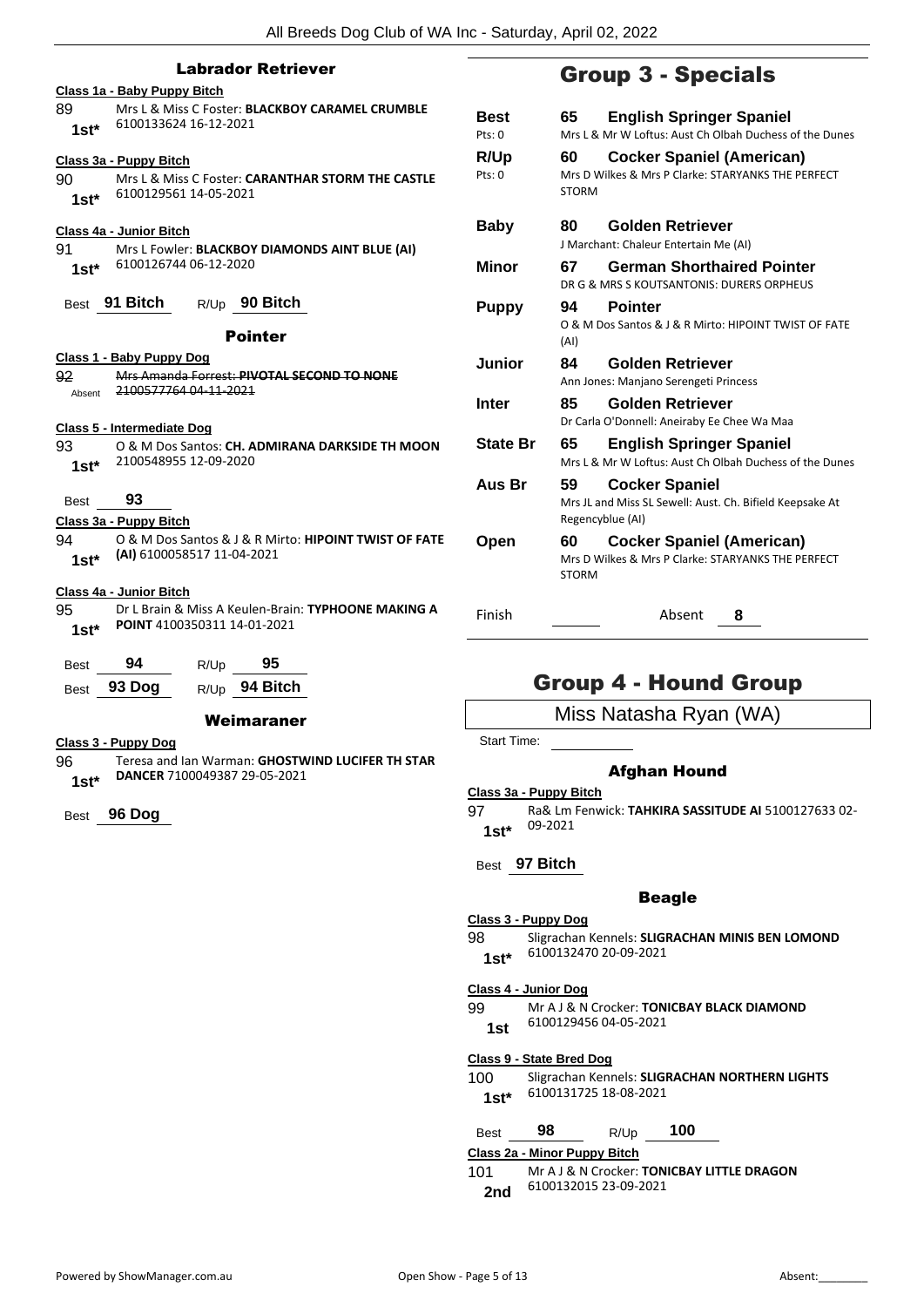|                  |                                 |                                                                                           | <u>All Diceas Duy Olub UL MA ING</u> |                                   |
|------------------|---------------------------------|-------------------------------------------------------------------------------------------|--------------------------------------|-----------------------------------|
| 102 —<br>$1st^*$ |                                 | Sligrachan Kennels: SLIGRACHAN MINIS BLACK ISLAND<br>6100132471 20-09-2021                |                                      | <u>CI</u><br>$1^{\circ}$          |
|                  | Class 4a - Junior Bitch         |                                                                                           |                                      |                                   |
| $1st^*$          |                                 | 103 Sligrachan Kennels: SLIGRACHAN YER A WEE SMASHER<br>6100128028 20-01-2021             |                                      | $1^{\circ}$                       |
|                  | 103                             | R/Up 102                                                                                  |                                      |                                   |
| <b>Best</b>      |                                 | Best 103 Bitch R/Up 98 Dog                                                                |                                      |                                   |
|                  |                                 |                                                                                           |                                      |                                   |
|                  | Class 5a - Intermediate Bitch   | <b>Irish Wolfhound</b>                                                                    |                                      |                                   |
| 104              | Absent 6100125286 20-09-2020    | S. Runciman: CUMOCROI AUTUMN OF KENZIE (AI)                                               |                                      |                                   |
| <b>Best</b>      |                                 |                                                                                           |                                      |                                   |
|                  |                                 | <b>Rhodesian Ridgeback</b>                                                                |                                      |                                   |
|                  | Class 1a - Baby Puppy Bitch     |                                                                                           |                                      |                                   |
| 105.<br>$1st^*$  |                                 | Vicky Page & Nichole Watterson: CEDARROSE VEGAS<br>TREASURE 2100577221 18-12-2021         |                                      |                                   |
|                  | Class 3a - Puppy Bitch          |                                                                                           |                                      |                                   |
| 106<br>$1st^*$   | 06-2021                         | Tanya Nugent: KALYPSY RAIN DANCER 610013017639 11-                                        |                                      |                                   |
|                  | Best 106 Bitch                  |                                                                                           |                                      |                                   |
|                  |                                 | <b>Saluki</b>                                                                             |                                      |                                   |
|                  | Class 4 - Junior Dog            |                                                                                           |                                      |                                   |
| $1st^*$          |                                 | 107 D SIMPSON & A LANGFORD: <b>ALSHIRA ROBIN</b><br>GOODFELLOW (AI) 2100558385 26-01-2021 |                                      |                                   |
| Best             | 107 Dog                         |                                                                                           |                                      |                                   |
|                  |                                 | <b>Whippet</b>                                                                            |                                      |                                   |
|                  | Class 1 - Baby Puppy Dog        |                                                                                           |                                      |                                   |
| 108<br>1st       |                                 | Ms P M Campbell: HARROWAY LET THE GAME BEGIN<br>6100133636 09-12-2021                     |                                      |                                   |
|                  | Class 5 - Intermediate Dog      |                                                                                           |                                      |                                   |
| 109<br>$1st^*$   |                                 | Ms Pamela Campbell: HARROWAY BLAME GAME<br>6100121260 29-01-2020                          |                                      |                                   |
|                  | <b>Class 9 - State Bred Dog</b> |                                                                                           |                                      |                                   |
| 110<br>$1st*$    |                                 | Mrs A Ferguson: ANINBRAE STRUTS LIKE A BOSS<br>6100114811 08-12-2018                      |                                      | <u>CI</u><br>$\ddot{\phantom{1}}$ |
|                  | Class 11 - Open Dog             |                                                                                           |                                      |                                   |
| 111<br>1st*      |                                 | Mrs S Hantzis: ARGORAZI STRIKEIT WHILEITS HOT<br>6100115879 28-02-2019                    |                                      | CI                                |

| <b>Best</b> | 109 | R/Up | 111 |
|-------------|-----|------|-----|
|             |     |      |     |

**Class 1a - Baby Puppy Bitch** 112 Ms Pamela Campbell: **HARROWAY SUBLIME** 6100133634 09-12-2021 **1st\***

## **Class 2a - Minor Puppy Bitch**

113 Ms Pamela Campbell: **HARROWAY DOUBLE PLAY (AI)** 6100130902 12-07-2021 **1st\***

### **Class 3a - Puppy Bitch**

114 MISS K BELL: **WHIPSIKAL WHAT A RUSH** 6100129886 28- 05-2021 **1st\***

#### **Class 4a - Junior Bitch**

- 115 Mrs A Ferguson: **ANINBRAE DIVINE CALAMITY** 6100128949 21-03-2021 **2nd**
- 116 Mrs S Hantzis: **ARGORAZI DESIGNED BY AN ANGEL** 6100125498 04-10-2020 **1st\***

| <b>Best</b> | 116       | R/Up | 113              |
|-------------|-----------|------|------------------|
| Best        | $109$ Dog |      | $R/Up$ 116 Bitch |

## Group 4 - Specials

| 109 | Whippet                                          |
|-----|--------------------------------------------------|
|     | Ms Pamela Campbell: Harroway Blame Game          |
| 103 | <b>Beagle</b>                                    |
|     | Sligrachan Kennels: Sligrachan Yer A Wee Smasher |
| 112 | Whippet                                          |
|     | Ms Pamela Campbell: Harroway Sublime             |
| 113 | Whippet                                          |
|     | Ms Pamela Campbell: Harroway Double Play (AI)    |
| 98  | <b>Beagle</b>                                    |
|     | Sligrachan Kennels: Sligrachan Minis Ben Lomond  |
| 103 | <b>Beagle</b>                                    |
|     | Sligrachan Kennels: Sligrachan Yer A Wee Smasher |
| 109 | Whippet                                          |
|     | Ms Pamela Campbell: Harroway Blame Game          |
| 100 | <b>Beagle</b>                                    |
|     | Sligrachan Kennels: Sligrachan Northern Lights   |
| 111 | Whippet                                          |
|     | Mrs S Hantzis: ARGORAZI STRIKEIT WHILEITS HOT    |
|     | Absent<br>1                                      |
|     |                                                  |

## Group 5 - Working Dog Group

|  |  |  | Ms Linda Taylor (WA) |  |
|--|--|--|----------------------|--|
|--|--|--|----------------------|--|

Start Time:

## Australian Cattle Dog

## **Class 4 - Junior Dog**

117 Sherree Mostert: **BUNJIBLU THUNDER STRUCK** 6100128336 03-03-2021 **1st\***

## Best **117**

## **Class 3a - Puppy Bitch**

118 Miss JK Broad: **JAKOBI RED BETSY** 6100130940 26-06-2021 **1st\***

## **Class 5a - Intermediate Bitch**

119 E Byron & S Mostert: **CH ACCEBERA STORM ROLLIN IN RN** 7100045368 16-12-2019 **1st\***

| <b>Best</b> | 118 | R/Up | 119 |
|-------------|-----|------|-----|
|             |     |      |     |

| Best 117 Dog | R/Up 118 Bitch |
|--------------|----------------|
|              |                |

## Australian Kelpie

#### **Class 9 - State Bred Dog**

120 Mrs S Einam: **CH SANDSPRITE EARTH WIND N FIRE** 6100118051 07-07-2019 **1st\***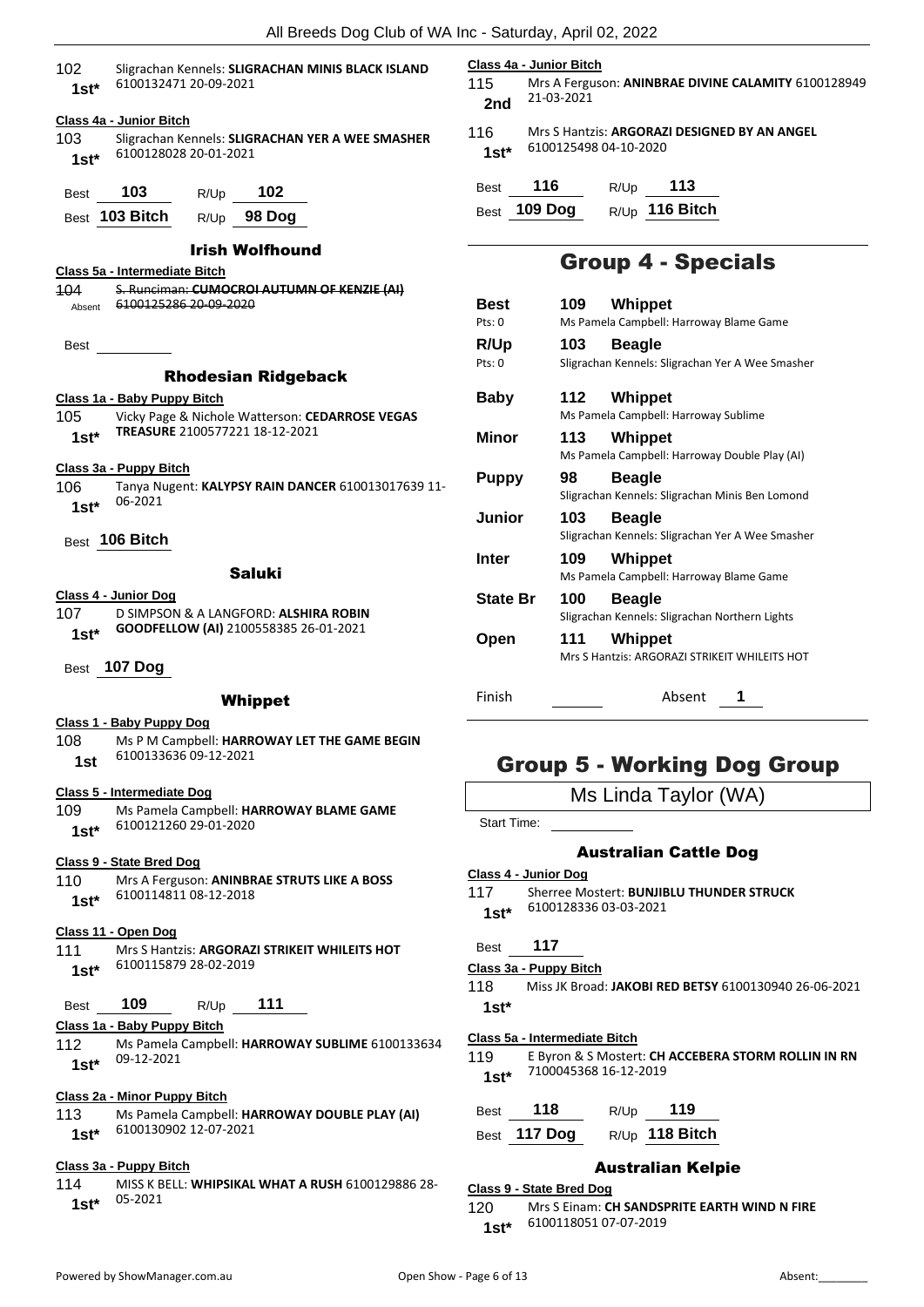| Best        | 120                                                                                |  |
|-------------|------------------------------------------------------------------------------------|--|
|             | Class 4a - Junior Bitch                                                            |  |
|             | 121 Mrs S Einam: SANDSPRITE AUSSIE MADE 6100126373 21-                             |  |
| 1st*        | 11-2020                                                                            |  |
|             |                                                                                    |  |
| Best        | -- 121                                                                             |  |
|             | Best 121 Bitch R/Up 120 Dog                                                        |  |
|             | <b>Australian Shepherd</b>                                                         |  |
|             | <b>Class 2 - Minor Puppy Dog</b>                                                   |  |
| 122 —       | M Hondema & A Richardson: ELLAGANT HAPPY TO SEE                                    |  |
| $1st^*$     | YOU 3100439955 27-09-2021                                                          |  |
| Best        | - 122                                                                              |  |
|             | Class 4a - Junior Bitch                                                            |  |
| 123 -       | Mrs D Sprigg & Miss T Simpson: JEDABUN REIGN OF HOPE                               |  |
| $1st^*$     | 2100562289 10-03-2021                                                              |  |
|             |                                                                                    |  |
| <b>Best</b> | 123                                                                                |  |
|             | Best 122 Dog<br>$R/Up$ 123 Bitch                                                   |  |
|             | <b>Bearded Collie</b>                                                              |  |
|             | Class 10a - Australian Bred Bitch                                                  |  |
|             | 124 Mrs. H. Innes: SANDYFORD IN THE SPOTLIGHT 6100124816                           |  |
|             | Absent 11-09-2020                                                                  |  |
| Best        |                                                                                    |  |
|             |                                                                                    |  |
|             | <b>Belgian Shepherd Dog (Laekenois)</b><br>Class 3a - Puppy Bitch                  |  |
| 125         | Virginia French & Entrust Kennels: ENTRUST SOUTHERN                                |  |
| $1st^*$     | SKY 5100126270 01-06-2021                                                          |  |
|             |                                                                                    |  |
|             | Best 125 Bitch                                                                     |  |
|             | <b>Belgian Shepherd Dog (Malinois)</b>                                             |  |
|             | Class 10a - Australian Bred Bitch                                                  |  |
| 126.        | Sofiana Alford: CH MALINWORKX DIZZY 4100308714 04-<br>06-2018                      |  |
| $1st^*$     |                                                                                    |  |
|             | Best 126 Bitch                                                                     |  |
|             | <b>Border Collie</b>                                                               |  |
|             | Class 1 - Baby Puppy Dog                                                           |  |
| 127 -       | Ms D P Rose: DAYRE EMPYRE OF THE DRAGON                                            |  |
| $1st^*$     | 6100133500 03-12-2021                                                              |  |
|             | Class 4 - Junior Dog                                                               |  |
|             |                                                                                    |  |
|             | Dr. A Smith: CAMBRAE MIDNIGHT SKY 5100124052 21-03-                                |  |
| 128.        | 2021                                                                               |  |
| 1st*        |                                                                                    |  |
| 129.        | Class 5 - Intermediate Dog<br>Julie Cranfield: BORDERLIGHT FLYING BRAVE TKS RN TDX |  |

6100118637 23-08-2019 **1st\***

## **Class 11 - Open Dog**

130 Lorraine Bennett: **BAZENTILLS HOTFOOT HAMISH (IMP UK)** 0927CZ 07-11-2011 **1st\***

Best **128** R/Up **130**

## **Class 2a - Minor Puppy Bitch**

131 Dr. A Smith: **NOBLESTARZZ LOVE ME TIPSY** 6100131854 11- 09-2021 **1st\***

#### **Class 9a - State Bred Bitch**

132 Dr. A Smith: **NOBLESTARZZ CONFETTI N MY HAIR** 6100125248 25-09-2020 **1st\***

| <b>Best</b> | 132 | R/Up | 131                                |  |
|-------------|-----|------|------------------------------------|--|
|             | .   |      | $\sim$ $\sim$ $\sim$ $\sim$ $\sim$ |  |

## Best **128 Dog** R/Up **132 Bitch**

## Bouvier des Flandres

#### **Class 4a - Junior Bitch**

133 Mrs J & Mr M Sach & Mr P Kylstra: **ESTRIK BIG BOOTEE BIRTHA** 3100425329 11-02-2021 **1st\***

Best **133 Bitch**

## Collie (Rough)

- **Class 1 - Baby Puppy Dog**
- 134 S Mallia and D Wright: **ARRANBRAE POLAR ECLIPSE** 6100133366 05-11-2021 **1st\***

#### **Class 10 - Australian Bred Dog**

135 KIM BUNNEY: **COOLABINE BLACK WATCH** 4100298435 22- 1st\*

Best **135**

#### **Class 3a - Puppy Bitch**

```
136 KIM BUNNEY: YOUANMI HAVE NO NEEDTO WHISPER
6100130316 11-06-2021 1st*
```
## Best **136**

Best **136 Bitch** R/Up **135 Dog**

## Finnish Lapphund

### **Class 9 - State Bred Dog**

137 Mrs B & Ms SE Laurin: **CH MIRAWEE CUDDLEME FIERCELY RN JD SD** 6100099606 18-06-2016 **1st\***

## Best **137**

#### **Class 2a - Minor Puppy Bitch**

138 Mrs B & Ms SE Laurin: **MIRAWEE STARLIGHT MELODY** 6100132294 02-10-2021 **1st\***

### **Class 5a - Intermediate Bitch**

139 Mrs B & Ms SE Laurin: **MIRAWEE LEIJONA** 6100125329 30- Absent 09-2020

- Best **138** R/Up
- Best **138 Bitch** R/Up **137 Dog**

#### German Shepherd Dog

#### **Class 2 - Minor Puppy Dog**

- 140 T.Roberts and L.Pearson: **VOLSCARO SE LA VIE** 6100131790 05-09-2021 **1st\***
- Best **140**

## **Class 1a - Baby Puppy Bitch**

141 Miss J Sorensen: **WOHLSTAND WHISPERS N WINX** 6100133880 26-12-2021 **2nd**

## 142 SR & M ADAMS: **ADASHAD LANA LANG** 6100132728 29-10- Absent 2021

143 T.Roberts and L.Pearson: **VOLSCARO LA DI DA** 6100133688 09-12-2021 **1st\***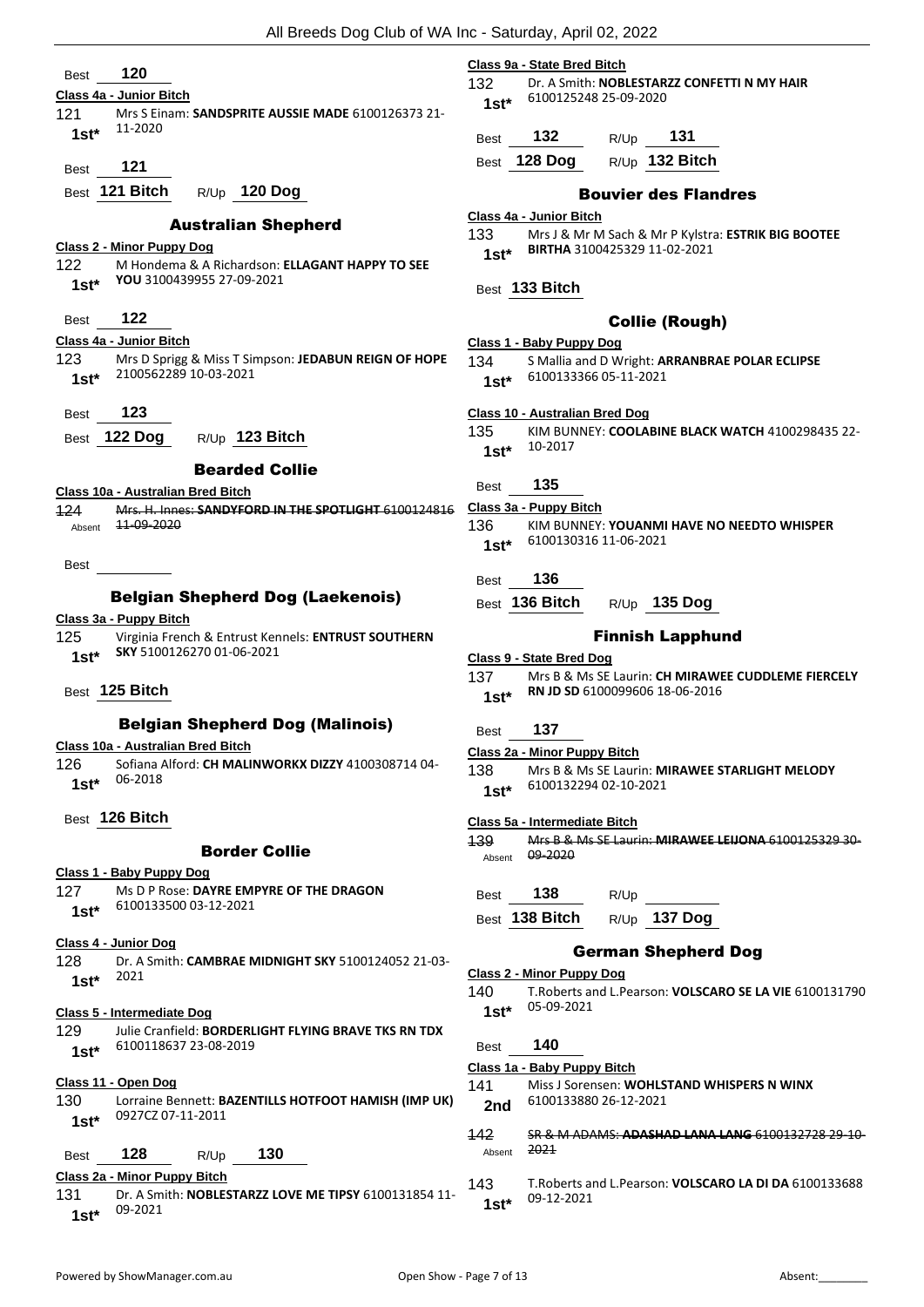## **Class 2a - Minor Puppy Bitch**

144 T.Roberts and L.Pearson: **VOLSCARO VALENTINA** 6100131792 05-09-2021 **1st**

## **Class 5a - Intermediate Bitch**

145 Ms T Roberts: **\*GEWALT DOMINO** 5100117695 04-02-2020 **1st\***

| Best | 145            | R/Up | 144            |  |
|------|----------------|------|----------------|--|
|      | Best 145 Bitch |      | $R/Up$ 140 Dog |  |

## German Shepherd Dog (Long Stock Coat)

### **Class 1a - Baby Puppy Bitch**

146 S J Smith: **WOHLSTAND DAKOTA** 6100133706 14-12-2021 **1st\***

## Old English Sheepdog

#### **Class 5a - Intermediate Bitch**

147 Dr F M Lacey: **MALIZIOSO UNDER THE TUSCAN SUN** 6100124696 10-08-2020 **1st\***

## Best **147 Bitch**

## Shetland Sheepdog

- **Class 1 - Baby Puppy Dog**
- 148 MS D SIMPSON: **NIGHTWOOD LIFE INTH SPOTLITE** Absent 6100133109 11-11-2021

## **Class 4 - Junior Dog**

149 Ms J Harris & Ms A Stanton: **AUST CH LURIKEEN DRIVEIT LIKEYASTOLEIT** 6100125956 23-10-2020 **1st\***

### Best **149**

- **Class 1a - Baby Puppy Bitch**
- 150 Ms D Simpson: **NIGHTWOOD STAR OFTH SPOTLITE** 6100133107 11-11-2021 **2nd**
- 151 Ms J Harris & Ms A Stanton: **LURIKEEN WOW WEE ITS JUST ME** 6100132842 27-10-2021 **1st\***

## **Class 4a - Junior Bitch**

152 J L Mitchell: **YASDNIL WHISPERS IN THE BREEZE** 6100126424 15-11-2020 **1st**

## **Class 5a - Intermediate Bitch**

| 153    | MC D CIMBCONE NICHTWOOD DON'T VOLL CASS ME                |
|--------|-----------------------------------------------------------|
| Absent | 6100125246.26.00.2020<br><del>0100123340 20 03 2020</del> |
|        |                                                           |

## **Class 11a - Open Bitch**

154 J L Mitchell: **YASDNIL SPIRIT OF TH HIGHLANDS** 6100107986 11-11-2017 **2nd** 155 Ms J Harris & Ms A Stanton: **SUPREME CHAMPION LURIKEEN TO GLAM T GIVE A DAMN** 6100098315 07-04- <sup>2016</sup> **1st\*** Best **155** R/Up **154** Best **149 Dog** R/Up **155 Bitch**

## Welsh Corgi (Cardigan)

**Class 3a - Puppy Bitch**

- 156 Kristy Lee Wright: **CARDIWEST STORM GIRL** 6100131265 10-07-2021 **1st\***
- Best **156 Bitch**

## Welsh Corgi (Pembroke)

## **Class 5 - Intermediate Dog**

157 Mrs L Evans: **ANWYL LIGHT UP THE DARKNESS** 2100547094 Absent 03-09-2020

### Best

### **Class 2a - Minor Puppy Bitch**

158 Mrs L Evans: **TREHILYN SKYE HI SPARKLES** 6100132010 20- Absent 09-2021

Best Best R/Up

## Group 5 - Specials

| Best            | 145. | German Shepherd Dog                                      |
|-----------------|------|----------------------------------------------------------|
| Pts: 0          |      | Ms T Roberts: *Gewalt Domino                             |
| <b>R/Up</b>     | 121  | <b>Australian Kelpie</b>                                 |
| Pts: 0          |      | Mrs S Einam: Sandsprite Aussie Made                      |
| Baby            | 151  | <b>Shetland Sheepdog</b>                                 |
|                 |      | Ms J Harris & Ms A Stanton: Lurikeen Wow Wee Its Just Me |
| Minor           | 138. | <b>Finnish Lapphund</b>                                  |
|                 |      | Mrs B & Ms SE Laurin: Mirawee Starlight Melody           |
| Puppy           | 156  | <b>Welsh Corgi (Cardigan)</b>                            |
|                 |      | Kristy Lee Wright: Cardiwest Storm Girl                  |
| Junior          | 121  | <b>Australian Kelpie</b>                                 |
|                 |      | Mrs S Einam: Sandsprite Aussie Made                      |
| Inter           | 145  | German Shepherd Dog                                      |
|                 |      | Ms T Roberts: *Gewalt Domino                             |
| <b>State Br</b> | 120  | <b>Australian Kelpie</b>                                 |
|                 |      | Mrs S Einam: Ch Sandsprite Earth Wind n Fire             |
| Aus Br          | 135. | Collie (Rough)                                           |
|                 |      | KIM BUNNEY: Coolabine Black Watch                        |
| Open            | 155  | <b>Shetland Sheepdog</b>                                 |
|                 |      | Ms J Harris & Ms A Stanton: Supreme Champion Lurikeen    |
|                 |      | To Glam T Give A Damn                                    |
|                 |      |                                                          |

Finish Absent **7**

## Group 6 - Utility Group

Ms Julia Van Dinter (WA)

Start Time:

## Akita

## **Class 1a - Baby Puppy Bitch**

159 Mr. A.Hartanto & Mrs. J. Wiltshire: **RYERSON I WANT THAT ONE (AI)** 7100050043 03-10-2021 **1st\***

## Alaskan Malamute

**Class 4 - Junior Dog**

160 Jenn Lawrence: **WOLFPROUD LOS ANGELES** 6100130424 06-05-2021 **1st\***

#### **Class 10 - Australian Bred Dog**

161 Mrs L Barnett & Mr D & Mrs M Battersby: **AUST. CH. TUVAAQAN ARTTU TOKLO (AI)** 5100115845 18-12-2019 **1st\***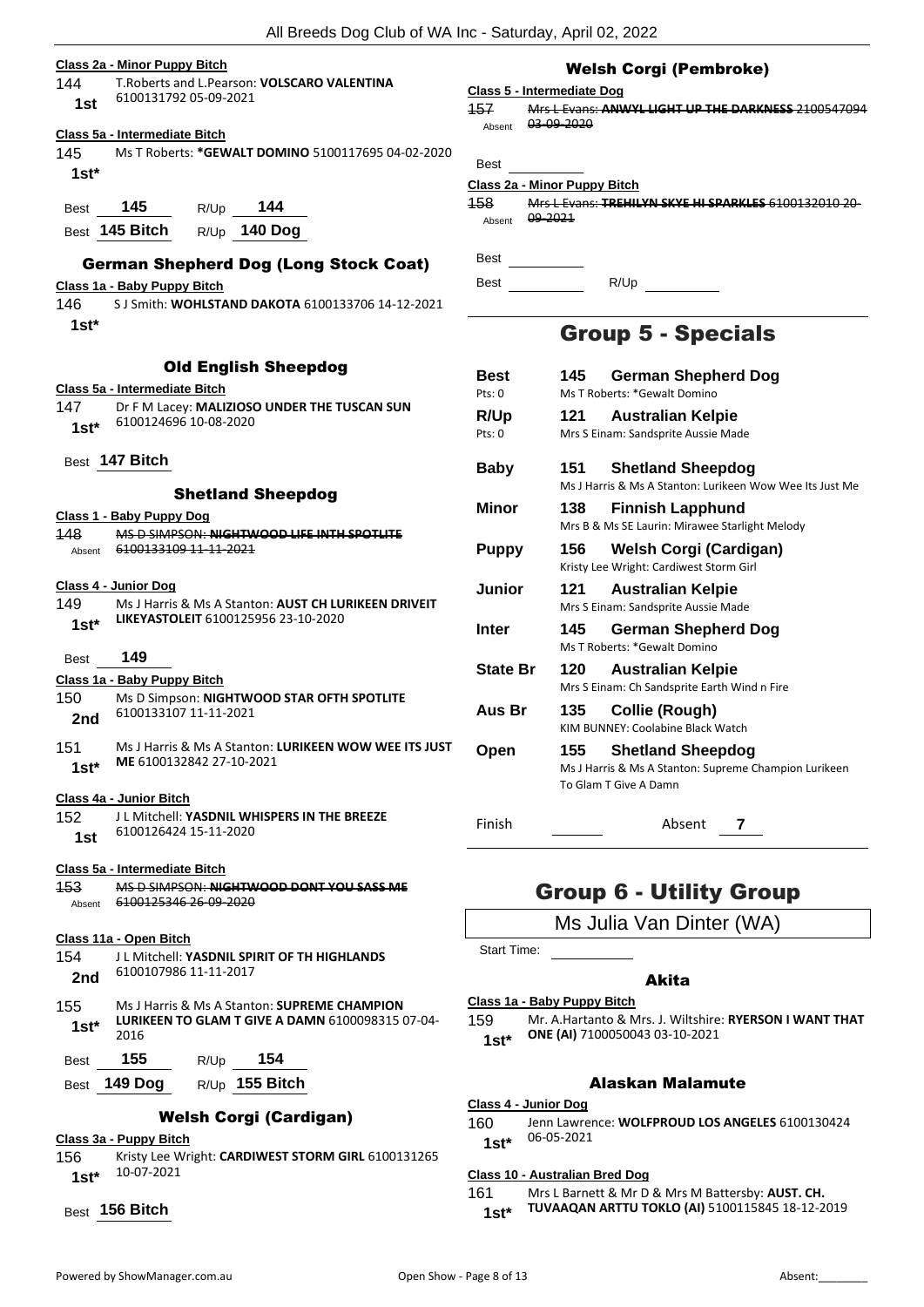|             | 160                               | 161                                                                                                 |               | Class 3a - Puppy Bitch           |                                                                                               |
|-------------|-----------------------------------|-----------------------------------------------------------------------------------------------------|---------------|----------------------------------|-----------------------------------------------------------------------------------------------|
| Best        | R/Up<br>Class 3a - Puppy Bitch    |                                                                                                     | 174           |                                  | VALKYRIAN DOBERMANNS: VALKYRIAN VIOLET BROOK                                                  |
| 162         |                                   | Jenn Lawrence: WOLFPROUD FLORADA 6100131248 03-                                                     | $1st*$        | 6100130539 11-06-2021            |                                                                                               |
| $1st*$      | 06-2021                           |                                                                                                     |               | Best 174 Bitch                   |                                                                                               |
|             |                                   |                                                                                                     |               |                                  |                                                                                               |
|             | Class 4a - Junior Bitch           |                                                                                                     |               |                                  | <b>Neapolitan Mastiff</b>                                                                     |
| 163         |                                   | Dr Rebekah & Ms Hayley French-Davis: HAMALEK<br><b>SPINNING IN THE MOMENT 5100124168 11-03-2021</b> |               | Class 2a - Minor Puppy Bitch     |                                                                                               |
| 1st         |                                   |                                                                                                     | 175           |                                  | Vivian Veljacich: TOAWHAIAPU AROHA MANUKA 09083-                                              |
|             | Class 5a - Intermediate Bitch     |                                                                                                     | Absent        | 2021 13 08 2021                  |                                                                                               |
| 164         |                                   | Mrs L Barnett & Mr D & Mrs M Battersby: TUVAAQAN                                                    | Best          |                                  |                                                                                               |
| $1st*$      |                                   | ARTTU MAI (AI) 5100115840 18-12-2019                                                                |               |                                  |                                                                                               |
| <b>Best</b> | 162<br>R/Up                       | 164                                                                                                 |               |                                  | <b>Rottweiler</b>                                                                             |
|             | 160 Dog                           | R/Up 161 Dog                                                                                        |               | Class 1 - Baby Puppy Dog         |                                                                                               |
| Best        |                                   |                                                                                                     | 176           |                                  | A Godsell & K O'Brien: TYKERNA TOTAL RECALL                                                   |
|             |                                   | <b>Bernese Mountain Dog</b>                                                                         | $1st*$        | 5100129770 22-12-2021            |                                                                                               |
|             | Class 3 - Puppy Dog               |                                                                                                     |               | Class 3a - Puppy Bitch           |                                                                                               |
| 165         |                                   | Mr D & Mrs G May & Mrs R Jackson: SENNEN CATCH EM BY                                                | 177           |                                  | L C Loader: CHANTALISE MESMERISING MOON                                                       |
| $1st^*$     | SURPRISE 6100129730 28-04-2021    |                                                                                                     | $1st*$        | 6100130652 18-06-2021            |                                                                                               |
|             |                                   |                                                                                                     | 178           |                                  |                                                                                               |
| Best        | 165                               |                                                                                                     | Absent        | 6100129888 02-06-2021            | Sharon Gossage: JAMZAABA PLAYIN THE GAME                                                      |
|             | Class 1a - Baby Puppy Bitch       |                                                                                                     |               |                                  |                                                                                               |
| 166         |                                   | Mrs Cheryl Hancock & Miss Joanne Versteeg: BERNABOUT<br>IN THE SPOTLIGHT 6100133468 02-12-2021      |               | Class 4a - Junior Bitch          |                                                                                               |
| $1st*$      |                                   |                                                                                                     | 179           |                                  | L C Loader: CHANTALISE LIGHTNING LIL 6100128706 18-03-                                        |
|             | Class 3a - Puppy Bitch            |                                                                                                     | $1st*$        | 2021                             |                                                                                               |
| 167         |                                   | Mrs J Russell: FERNDALE A PINK DIAMOND 6100129976                                                   | 180           |                                  | Sharon Gossage: JAMZAABA VZ OPALS N PEARLS (AI)                                               |
| 1st         | 28-05-2021                        |                                                                                                     | Absent        | 6100126746 17 12 2020            |                                                                                               |
|             | Class 10a - Australian Bred Bitch |                                                                                                     |               |                                  |                                                                                               |
| 168         |                                   | Mr D & Mrs G May & Mrs R Jackson: AUST CH SENNEN                                                    |               | Class 9a - State Bred Bitch      |                                                                                               |
| $1st*$      |                                   | ABSOLUTELY FABULOUS 6100103694 09-01-2017                                                           | 181<br>$1st*$ | 03-11-2020                       | Sharon Gossage: JAMZAABA VZ NEVERMIND 6100126104                                              |
|             |                                   |                                                                                                     |               |                                  |                                                                                               |
| <b>Best</b> | 168<br>R/Up                       | 167                                                                                                 |               | Class 11a - Open Bitch           |                                                                                               |
| Best        | 165 Dog                           | R/Up 168 Bitch                                                                                      | 182           |                                  | Mrs Carla van Verseveld: CH VOMBROZ VON DER ADJUNA                                            |
|             |                                   |                                                                                                     | $1st*$        | 6100111512 31-12-2017            |                                                                                               |
|             |                                   | Boxer                                                                                               |               | Best 182 Bitch                   | $R/Up$ 181 Bitch                                                                              |
| 169         | Class 11a - Open Bitch            | MR R JONSSON & MISS E LUXFORD: JETBOOM FIFTY                                                        |               |                                  |                                                                                               |
| Absent      |                                   | <b>SHADES DARKER (AI) 6100113567 29-09-2018</b>                                                     |               |                                  | <b>Siberian Husky</b>                                                                         |
|             |                                   |                                                                                                     |               | Class 2 - Minor Puppy Dog        |                                                                                               |
| Best        |                                   |                                                                                                     | 183           |                                  | Desiree and Stephen Case: DENCASSTIQUE TAKEME TOTHE                                           |
|             |                                   | <b>Cane Corso</b>                                                                                   | $1st*$        |                                  | BANK (AI) 61000037869 23-07-2021                                                              |
|             |                                   |                                                                                                     | Best          | 183                              |                                                                                               |
| 170         | Class 1 - Baby Puppy Dog          | Karl Edwards: TERRAVALLEY VADER 2100579162 04-11-                                                   |               | Class 1a - Baby Puppy Bitch      |                                                                                               |
| $1st*$      | 2021                              |                                                                                                     | 184           |                                  | Desiree and Stephen Case: DENCASSTIQUE MY OHANA                                               |
|             |                                   |                                                                                                     | $1st^*$       |                                  | LEGACY 6100134054 21-12-2021                                                                  |
|             | Class 1a - Baby Puppy Bitch       |                                                                                                     |               |                                  |                                                                                               |
| 171         | 12-11-2021                        | BELINDA ALLEN: REDGLADIATOR MAGNUM 2100576112                                                       |               | Class 9a - State Bred Bitch      |                                                                                               |
| 1st         |                                   |                                                                                                     | 185           |                                  | Desiree and Stephen Case: DENCASSTIQUE STANDS WITHA<br>Absent FIST (AI) 6100126811 01-12-2020 |
|             | Class 5a - Intermediate Bitch     |                                                                                                     |               |                                  |                                                                                               |
| 172         |                                   | BELINDA ALLEN: REDGLADIATOR ISABELLA 2100547770 23-                                                 | Best          |                                  |                                                                                               |
| $1st*$      | 08-2020                           |                                                                                                     |               | Best 183 Dog                     |                                                                                               |
|             |                                   |                                                                                                     |               |                                  |                                                                                               |
|             | Best 172 Bitch                    |                                                                                                     |               |                                  | <b>St. Bernard</b>                                                                            |
|             |                                   | <b>Dobermann</b>                                                                                    |               | <u> Class 1 - Baby Puppy Dog</u> |                                                                                               |
|             | Class 1a - Baby Puppy Bitch       |                                                                                                     | 186           |                                  | VAL KENNING: CHRYSTLEPARK STILL CRUZING 6100134042                                            |
| 173         |                                   | <b>VALKYRIAN DOBERMANNS: VALKYRIAN ALICE CREEK</b>                                                  | $1st*$        | 31-12-2021                       |                                                                                               |
| $1st*$      | 6100134189 21-12-2021             |                                                                                                     |               |                                  |                                                                                               |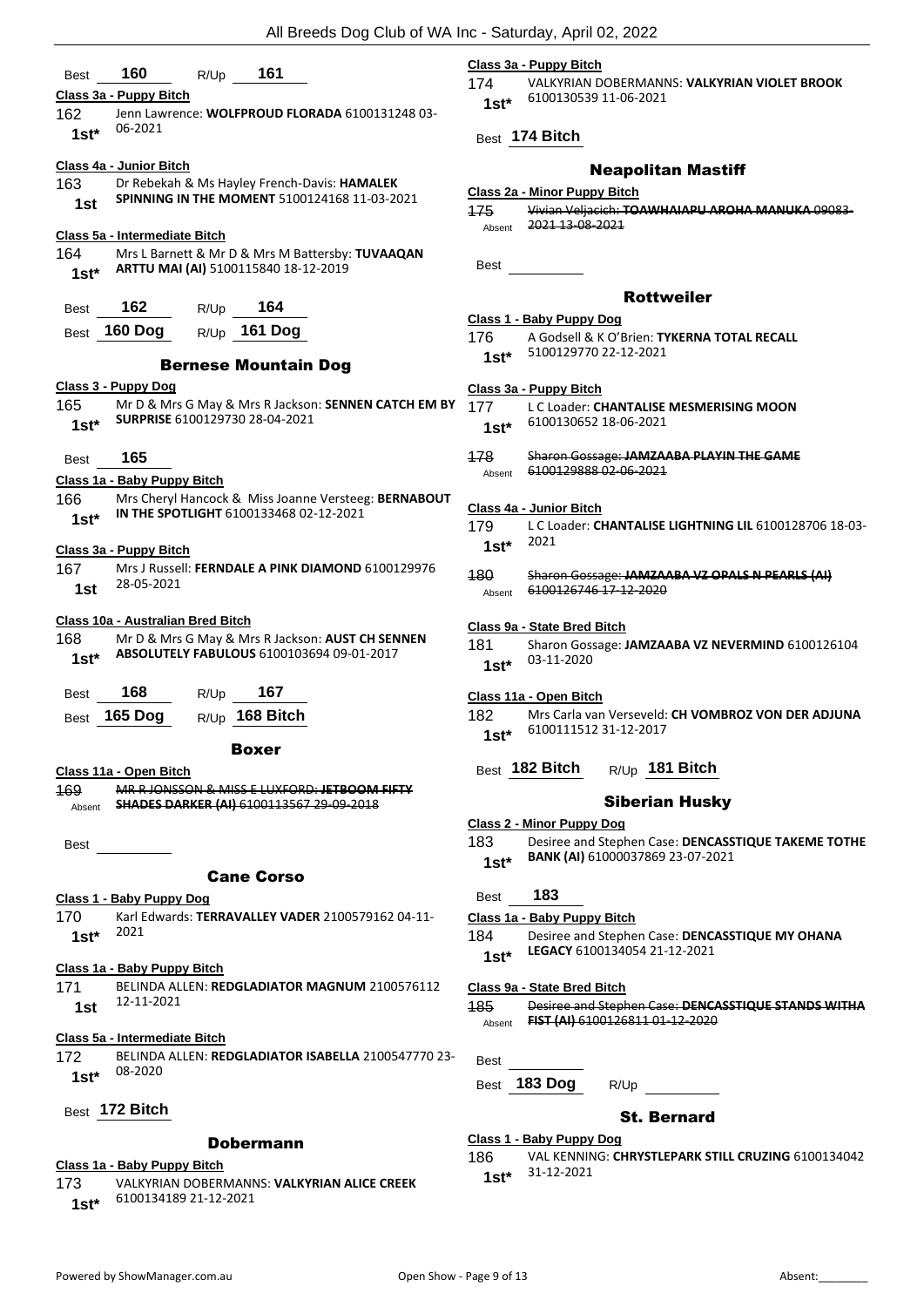## **Class 2 - Minor Puppy Dog**

- 187 Mrs T A PRALL: **LUSANNE WHAT IF I TOLD U** 08922-2021 Absent 23-09-2021
- **Class 4 - Junior Dog** 188 MS GEORGIA SMITH: **ACCROPOLIS HOWD U LIKE ME NOW** Absent 6100129529 14-04-2021 **Class 5 - Intermediate Dog** 189 Mrs T A PRALL: **NYRANDA FINAL EDITION** 6100120349 03- Absent 10-2019 190 Mrs V M Kenning: **CHRYSTLEPARK ROAM AROUND WORLD** 6100122557 09-04-2020 **1st\* Class 10 - Australian Bred Dog** 191 V M Kenning: **CHRYSTLEPARK LOVE ACTUALLY** 6100120625 04-01-2020 **1st\*** Best **190** R/Up **191 Class 3a - Puppy Bitch** 192 MS GEORGIA SMITH: **ACCROPOLIS DANCN WITHTHE DEVIL** Absent 6100129530 14-04-2021 **Class 4a - Junior Bitch** 193 VAL KENNING: **CHRYSTLEPARK AMBER** 6100127705 25-01- Absent 2021

| Best |              | R/Up |              |
|------|--------------|------|--------------|
|      | Best 190 Dog |      | R/Up 191 Dog |

## Group 6 - Specials

**Best 182 Rottweiler** Pts: 0 Mrs Carla van Verseveld: CH VOMBROZ VON DER ADJUNA **R/Up 183 Siberian Husky** Pts: 0 Desiree and Stephen Case: Dencasstique Takeme Tothe Bank (AI) **Baby 184 Siberian Husky** Desiree and Stephen Case: Dencasstique My Ohana Legacy **Minor 183 Siberian Husky** Desiree and Stephen Case: Dencasstique Takeme Tothe Bank (AI) **Puppy 162 Alaskan Malamute** Jenn Lawrence: Wolfproud Florada **Junior 160 Alaskan Malamute** Jenn Lawrence: Wolfproud Los Angeles **Inter 190 St. Bernard** Mrs V M Kenning: Chrystlepark Roam Around World **State Br 181 Rottweiler** Sharon Gossage: Jamzaaba VZ Nevermind **Aus Br 161 Alaskan Malamute** Mrs L Barnett & Mr D & Mrs M Battersby: AUST. CH. TUVAAQAN ARTTU TOKLO (AI) **Open 182 Rottweiler** Mrs Carla van Verseveld: CH VOMBROZ VON DER ADJUNA Finish Absent **10**

## Group 7 - Non-Sporting Group

Ms Gloria Robinson (WA)

Start Time:

## Boston Terrier

### **Class 2a - Minor Puppy Bitch**

194 Mrs L G Chandler: **LORGARY TERRA FIRMA** 6100131999 25- 09-2021 **1st\***

Best **194 Bitch**

## British Bulldog

## **Class 3 - Puppy Dog**

195 Kelly Hamilton: **CELTICPRYDE ROBERT THE BRUCE** 6100130040 08-06-2021 **1st\***

## Best **195 Dog**

## Chow Chow

- **Class 5 - Intermediate Dog** 196 Miss N Rhodes: **MALABOO FROZEN IN TIME (AI)** 4100320710 28-04-2019 **2nd** 197 Mrs J A Williams: **SENGE PAWPRINTS OF A LION TO BLUELORD** 3100416672 02-10-2020 **1st\***
- Best **197** R/Up **196**

## **Class 1a - Baby Puppy Bitch**

198 N Rhodes & Sherae KNLS: **SHERAE BLUE FU PANDA BEAR** 6100132517 04-11-2021 **1st\***

## **Class 2a - Minor Puppy Bitch**

- 199 SHERAE KNLS & Miss N Rhodes: **SHERAE FUNKY MONKEY ON ICE** 6100130709 22-07-2021 **1st\***
- Best **199**
- Best **197 Dog** R/Up **199 Bitch**

#### **Dalmatian**

- **Class 1 - Baby Puppy Dog** 200 CANDICE JACKSON: **DALHAYVIN REINDEER GAMES**
- 6100133916 25-12-2021 **1st\***

## **Class 9 - State Bred Dog**

201 LL E Harris: **CARIJYTE I AM PEGASUS** 6100128531 14-03- Absent 2021

## Best

## **Class 1a - Baby Puppy Bitch**

202 L E Harris: **CARIJLYTE WALKING ON SUNSHINE** 6100132287 Absent 05-10-2021

#### **Class 11a - Open Bitch**

- 203 CANDICE JACKSON: **CARIJLYTE DANCN INTH MOONLITE** 6100099761 01-07-2016 **1st\***
- Best **203**
- Best **203 Bitch** R/Up

## French Bulldog

**Class 10 - Australian Bred Dog** 204 FIONA STEWART: **BANDANDRA TRAVELLIN MAN** 6100117268 13-05-2019 **1st\***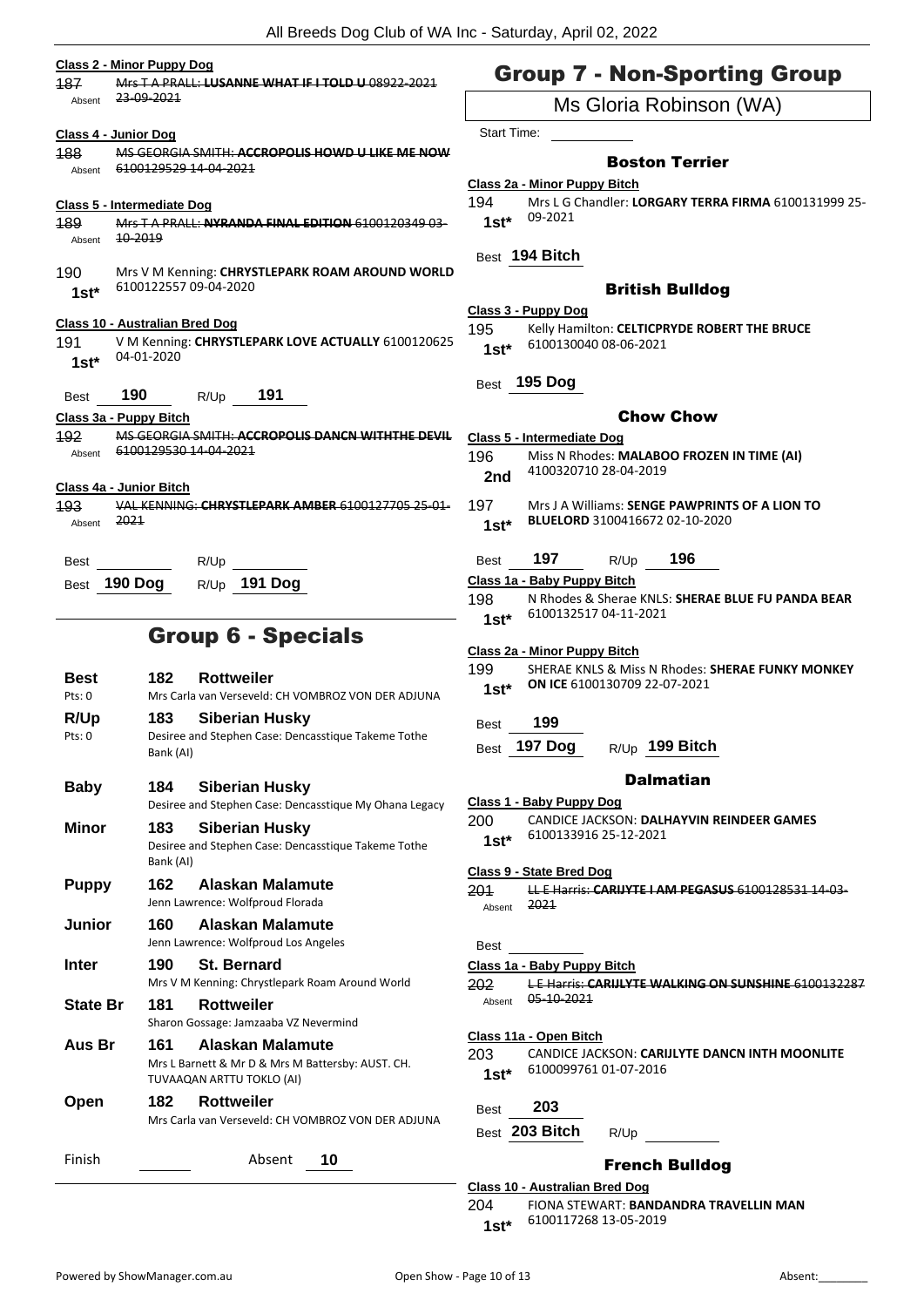| 205           | Ms C Owens: YVEAFRENCHIE A KIND OF MAGIC                                                 | 218<br><b>Best</b>                                                                   |
|---------------|------------------------------------------------------------------------------------------|--------------------------------------------------------------------------------------|
| Absent        | 6100115036 06 01 2019                                                                    | Best 217 Dog<br>R/Up 218 Bitch                                                       |
|               |                                                                                          |                                                                                      |
| <b>Best</b>   | 204<br>R/Up                                                                              | <b>Keeshond</b>                                                                      |
|               | Class 4a - Junior Bitch                                                                  | Class 9 - State Bred Dog                                                             |
| 206<br>Absent | Caroline Owens: YVEAFRENCHIE BONNIE BOO 6100125802<br>26-10-2020                         | 219<br>M Holland: CH. AXSOLLONTE A MOMENT IN TIME<br>6100117299 30-04-2019<br>$1st*$ |
|               | Class 5a - Intermediate Bitch                                                            | <b>Class 10 - Australian Bred Dog</b>                                                |
| 207           | FIONA STEWART: BANDANDRA MYSTERY GIRL 6100117267                                         | 220<br>Mrs Carol Wood: CH. TAMAARI MR DIGBY 5100102770 25-                           |
| $1st*$        | 13-05-2019                                                                               | 10-2017<br>$1st*$                                                                    |
| <b>Best</b>   | 207<br>R/Up                                                                              |                                                                                      |
|               | Best 207 Bitch<br>R/Up 204 Dog                                                           | Best 219 Dog<br>$R/Up$ 220 Dog                                                       |
|               |                                                                                          | <b>Poodle (Miniature)</b>                                                            |
|               | <b>Great Dane</b>                                                                        | Class 1a - Baby Puppy Bitch                                                          |
|               | Class 1 - Baby Puppy Dog                                                                 | Mr M & Mrs J Sach: KAASHA OOLALA JOLIE FILLE<br>221                                  |
| 208<br>2nd    | A and M Furst: TUXDANES TAKE A BOW (AI) 6100132891<br>25-10-2021                         | 6100132636 25-10-2021<br>$1st*$                                                      |
| 209           | M Wasley: CYMROZ POINT OF IMPACT 6100132650 25-10-                                       | Class 2a - Minor Puppy Bitch<br>222<br>katherine beveridge: KAASHA STRICTLY BALLROOM |
| 1st           | 2021                                                                                     | 6100131967 22-08-2021<br>Absent                                                      |
|               | Class 10 - Australian Bred Dog                                                           |                                                                                      |
| 210           | Mrs M Wasley: CYMROZ DOG OF THUNDER 6100110651                                           | Best                                                                                 |
| $1st*$        | 22-04-2018                                                                               | Poodle (Toy)                                                                         |
|               |                                                                                          | Class 3a - Puppy Bitch                                                               |
| <b>Best</b>   | 210                                                                                      | 223<br>Linda Nicholls: TRAILEE MISS HIGH SOCIETY 6100129102                          |
|               | Class 1a - Baby Puppy Bitch                                                              | 19-04-2021<br>$1st*$                                                                 |
| 211           | A and M Furst: TUXDANES LEADING LADY (AI) 6100132893<br>25-10-2021                       |                                                                                      |
| $1st^*$       |                                                                                          | Best 223 Bitch                                                                       |
| 212           | M Wasley: CYMROZ ALIVE N KICKIN 6100132651 25 10-                                        | <b>Xoloitzcuintle Miniature</b>                                                      |
| Absent        | 2021                                                                                     | Class 1a - Baby Puppy Bitch                                                          |
|               | Class 2a - Minor Puppy Bitch                                                             | 224<br>J Z DINIS: WAZZAT REVA 6100132591 30-10-2021                                  |
| 213           | M Wasley: VANDOWN FRUE VALDA 2100570733 28-08-                                           | $1st*$                                                                               |
| Absent        | 2021                                                                                     |                                                                                      |
|               | Class 3a - Puppy Bitch                                                                   | Xoloitzcuintle Intermediate                                                          |
| 214           | Linda Yeeles: LEMARAIS VAREKAI (AI) 6100130155 30-05-                                    | Class 4 - Junior Dog                                                                 |
| $1st^*$       | 2021                                                                                     | 225<br>Mrs.J.Dinis: WAZZAT PANCHO PROSPERO 6100125879 07-<br>11-2020<br>$1st*$       |
|               | Class 4a - Junior Bitch                                                                  | Best 225 Dog                                                                         |
| 215<br>$1st*$ | A and M Furst: TUXDANES COVER GIRL (AI) 6100126092<br>20-11-2020                         |                                                                                      |
|               | Class 5a - Intermediate Bitch                                                            |                                                                                      |
| 216           | Mrs M Wasley: CYMROZ GOLDEN LIGHT 6100122606 23-                                         |                                                                                      |
| Absent        | 04-2020                                                                                  |                                                                                      |
| <b>Best</b>   | 215<br>214<br>R/Up                                                                       |                                                                                      |
|               | Best 210 Dog<br>R/Up 215 Bitch                                                           |                                                                                      |
|               | <b>Japanese Spitz</b>                                                                    |                                                                                      |
|               | <b>Class 10 - Australian Bred Dog</b>                                                    |                                                                                      |
| 217<br>$1st*$ | Mrs N Thornett: AUST CH.DAESDAEMAR GET THE PICTURE<br>AT TOMIDACHI 2100522016 25-06-2019 |                                                                                      |
| <b>Best</b>   | 217                                                                                      |                                                                                      |
|               | Class 5a - Intermediate Bitch                                                            |                                                                                      |
|               |                                                                                          |                                                                                      |

218 Mrs N Thornett: **AUST. CH.DAESDAEMAR THE LOOK OF** 

**LOVE AT TOMIDACHI** 2100533046 28-12-2019 **1st\***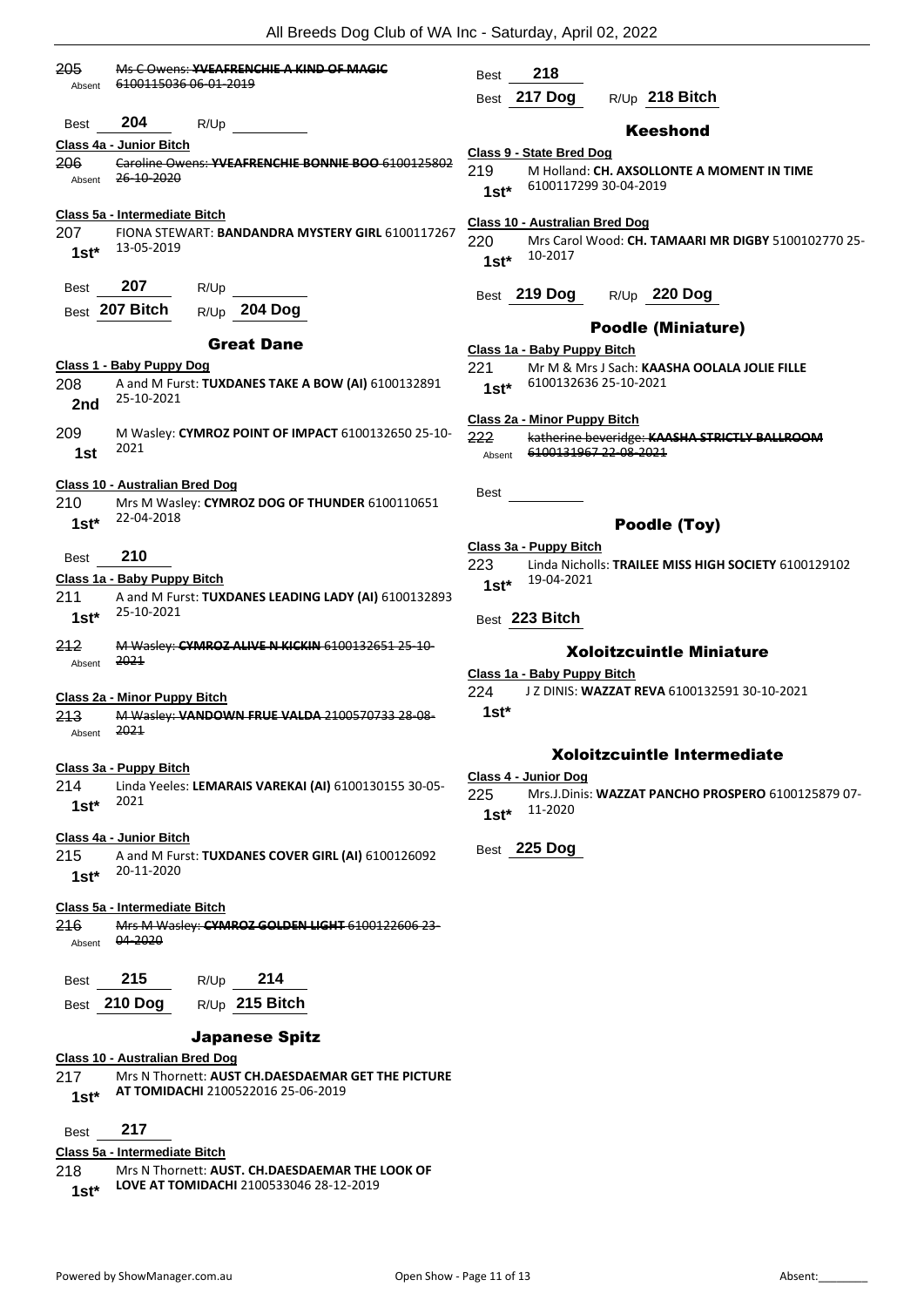## Group 7 - Specials

| <b>Best</b>     |                  | 219 Keeshond                                                                   |
|-----------------|------------------|--------------------------------------------------------------------------------|
| Pts: 0          |                  | M Holland: CH. Axsollonte A Moment in Time                                     |
| R/Up<br>Pts: 0  | 217<br>Tomidachi | <b>Japanese Spitz</b><br>Mrs N Thornett: Aust Ch.Daesdaemar Get The Picture At |
| Baby            |                  | 221 Poodle (Miniature)<br>Mr M & Mrs J Sach: Kaasha Oolala Jolie Fille         |
| Minor           | 199<br>ON ICE    | <b>Chow Chow</b><br>SHERAE KNLS & Miss N Rhodes: SHERAE FUNKY MONKEY           |
| <b>Puppy</b>    | 223              | Poodle (Toy)<br>Linda Nicholls: TRAILEE MISS HIGH SOCIETY                      |
| Junior          |                  | 225 Xoloitzcuintle Intermediate<br>Mrs.J.Dinis: Wazzat Pancho Prospero         |
| <b>Inter</b>    | 197              | <b>Chow Chow</b><br>Mrs J A Williams: Senge Pawprints Of A Lion To Bluelord    |
| <b>State Br</b> | 219              | Keeshond<br>M Holland: CH. Axsollonte A Moment in Time                         |
| Aus Br          | 217<br>Tomidachi | <b>Japanese Spitz</b><br>Mrs N Thornett: Aust Ch.Daesdaemar Get The Picture At |
| Open            |                  | 203 Dalmatian<br>CANDICE JACKSON: CARLILYTE DANCN INTH MOONLITE                |
| Finish          |                  | Absent<br>8                                                                    |